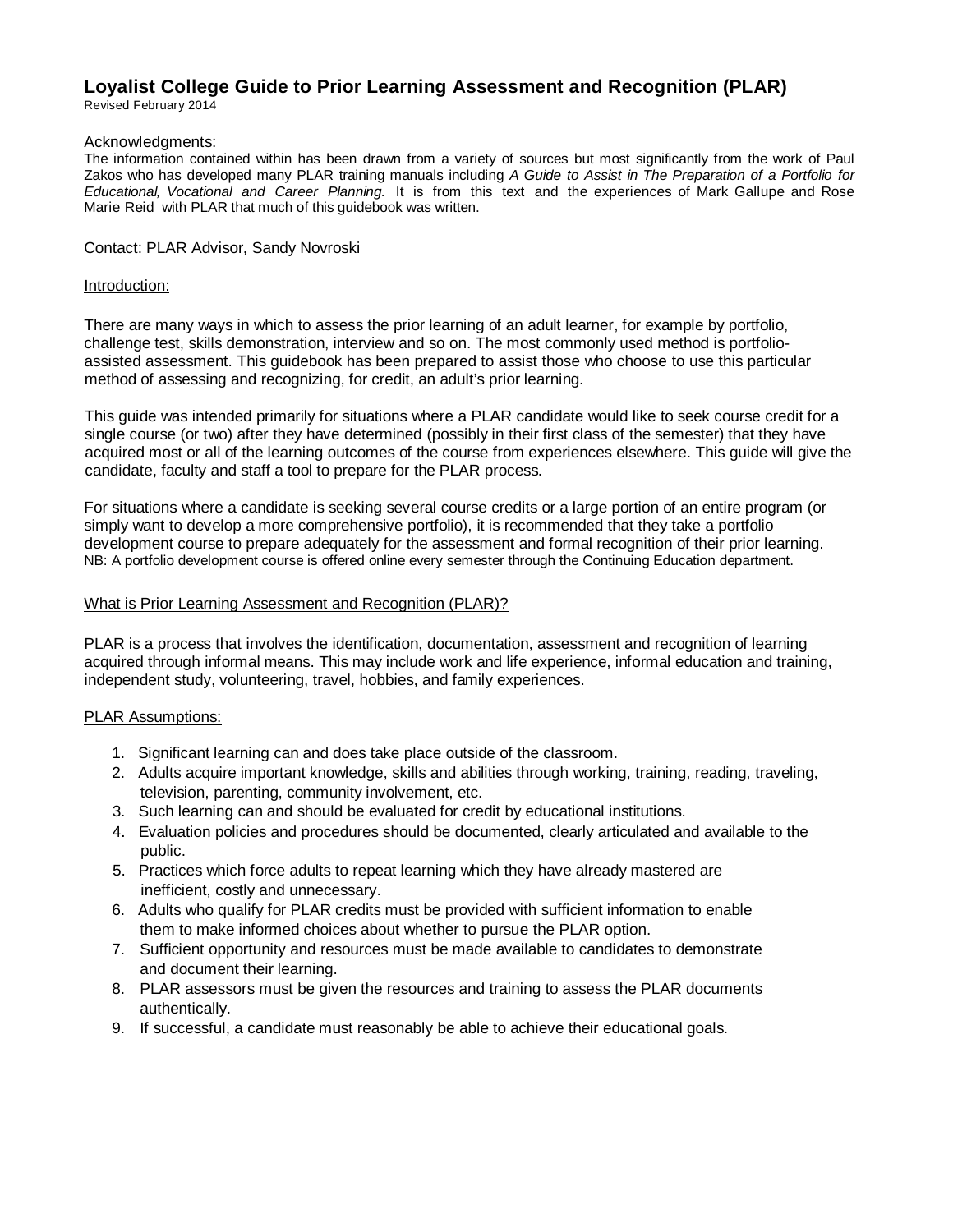Overview of the PLAR process:

- 1. The PLAR candidate contacts the PLAR advisor. The candidate will identify the course or courses they wish to PLAR.
- 2. The advisor downloads the appropriate course outline(s) which will identify the method or methods by which the course may be challenged: challenge exam, portfolio, interview, or other. If the course requires a portfolio, then the learner will be given a copy of the current *Loyalist College Learner's Guide to PLAR: Developing a Mini-Portfolio*.
- 3. Before engaging in the PLAR process, the candidate will meet with the faculty member who will be the assessor to make sure that the course outline is current.
- 4. If the candidate decides to proceed, then they will complete the appropriate form available from the registrar's office and pay the current fee.
- 5. The candidate, with the support of the PLAR advisor, will complete the portfolio or other work required and submit it to the faculty assessor by a specified date to insure that they can continue their studies if unsuccessful in the challenge.
- 6. The faculty member assigns a grade and enters it on the "Prior Learning Assessment: Portfolio/Challenge Evaluation Form" and submits it to the registrar's office so that the candidate's transcript can be updated. For transcript purposes, the college makes no distinction between credit awarded through PLAR or by having taken the course.
- 7. The faculty member will inform the learner of status of the challenge and the grade awarded in a timely manner.

## What are the components of a Mini-Portfolio?

Although the portfolio is in many ways a highly individualized product, there is a suggested format to be followed.

The Mini-Portfolio consists of:

- 1. A cover letter, which states your request for post-secondary credit and the course(s) for which you are seeking credit.
- 2. An up-to-date, detailed resume.
- 3. Course outline(s).
- 4. A course match document, which provides concise statements of experience and of the resulting learning, as it relates to all or most of the outcomes listed in the course outline.
- 5**.** Documentation of the learning experience supporting each outcome matched.

## Documentation:

Documentation plays a critical role in the PLAR Portfolio-assisted assessment process. There are two main forms of documentation: direct and indirect.

Direct documentation is evidence produced by the candidate and is generally the strongest type of evidence. Examples include: articles/ books written, manuals developed, reports, proposals, team submissions, artwork, skills video, audio recordings, plans, drawings, products, performances and so on.

Indirect documentation is evidence provided from a third party who is attesting to something that has been done or learned. Examples include: awards, performance appraisals, letters of reference or validation, appreciation notes, newspaper/magazine articles, job description, and so on. These are acceptable forms of documentation.

When assessing a portfolio for credit, it is important that a learner has provided three (3) pieces of documentation to support their claim of learning for credit. It can be a combination of direct and indirect evidence. An example of this would be: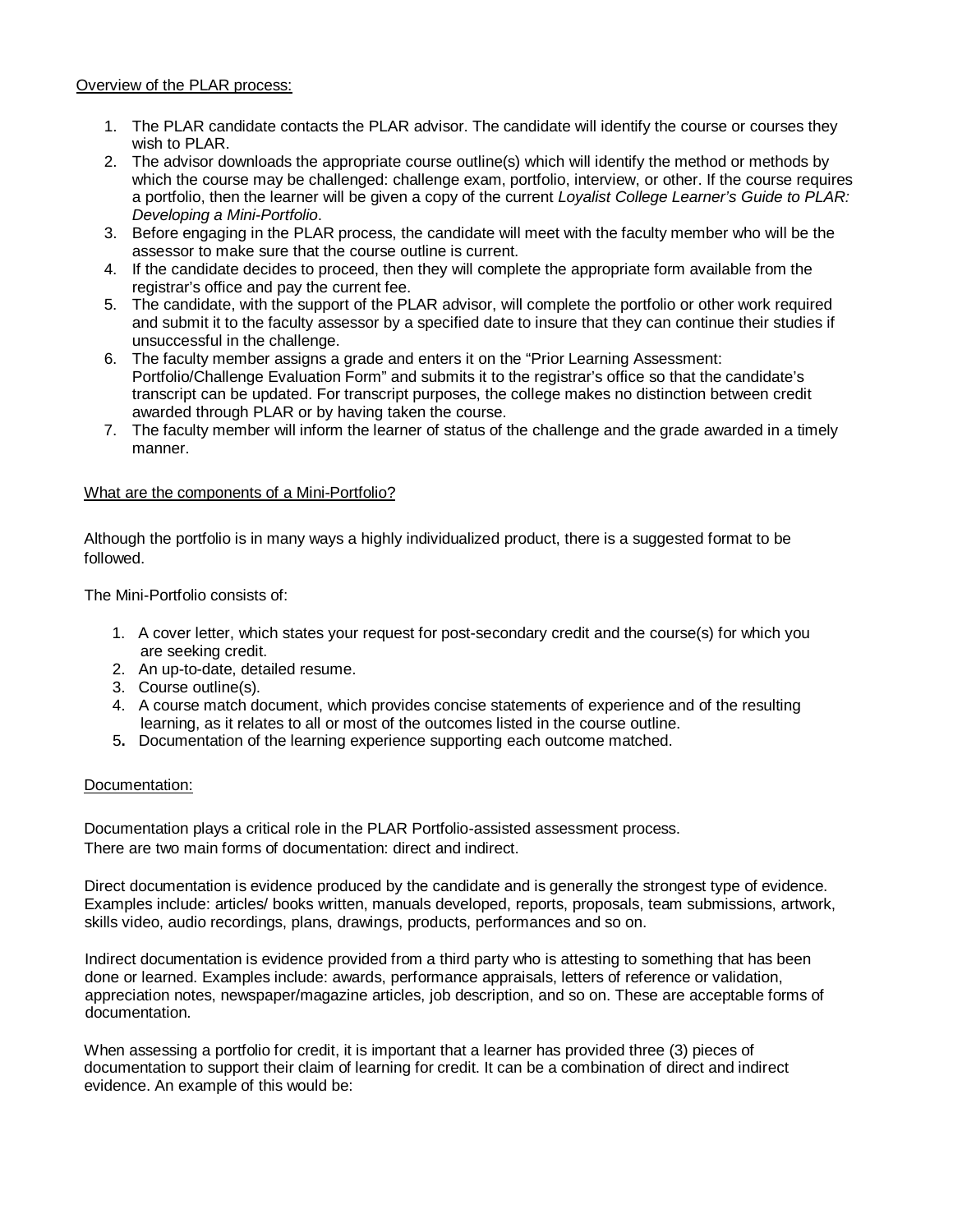Demonstrate the ability to take a client's health and social history. A PLAR candidate in the health care field might present the following evidence:

## **EVIDENCE**

Letters of validation, e.g. colleagues, nursing supervisors and various clients.



## **EVIDENCE EVIDENCE**

Learning diaries e.g. reflections e.g. reflections e.g. copy of nursing records for work records and products several and varied clients several and varied clients on the process of taking several (with their consent). and varied client social histories.

## Assessing a Portfolio for Credit:

Since they are subject matter experts, faculty members are the assessors of PLAR course challenges. In addition to being knowledgeable about their subject, college faculty members know about assessment and evaluation of learning. Assessing the prior learning of adult learners is not much different than assessing the learning of in-class learners. In other words, assessing learning is assessing learning regardless of where and how it was acquired.

Faculty know what to look for in both the theoretical and practical elements and can easily recognize if significant college level learning has taken place. They can also determine if there are any critical gaps in learning that must be filled and suggest the best ways in which this learning can be acquired (i.e. by learning contract or other means).

There are five (5) key principles when assessing a portfolio and it is the adherence to these principles that ensures credibility and rigor in PLAR.

1. **Validity**: The assessment should be based upon the required outcomes and their associated criteria. Does the documentation in the portfolio relate to the learning outcomes for which credit is being sought? Does it match part of or all of the outcomes for the course?

2. **Reliability**: Would an assessor's opinion match that of another assessor in the same situation, with a similar adult learner using the same criteria?

- 3. **Sufficiency**: Adult learners must be able to demonstrate that most of or all of the specified learning outcomes have been met. Can the documentation serve as conclusive proof for one or more of the courses being assessed? What else might be required?
- 4. **Currency**: The documentation/learning acquired is relevant and reasonably up-to-date.

5. **Authenticity**: Do the direct and indirect evidence give an accurate picture to support the learner's claim for credit?